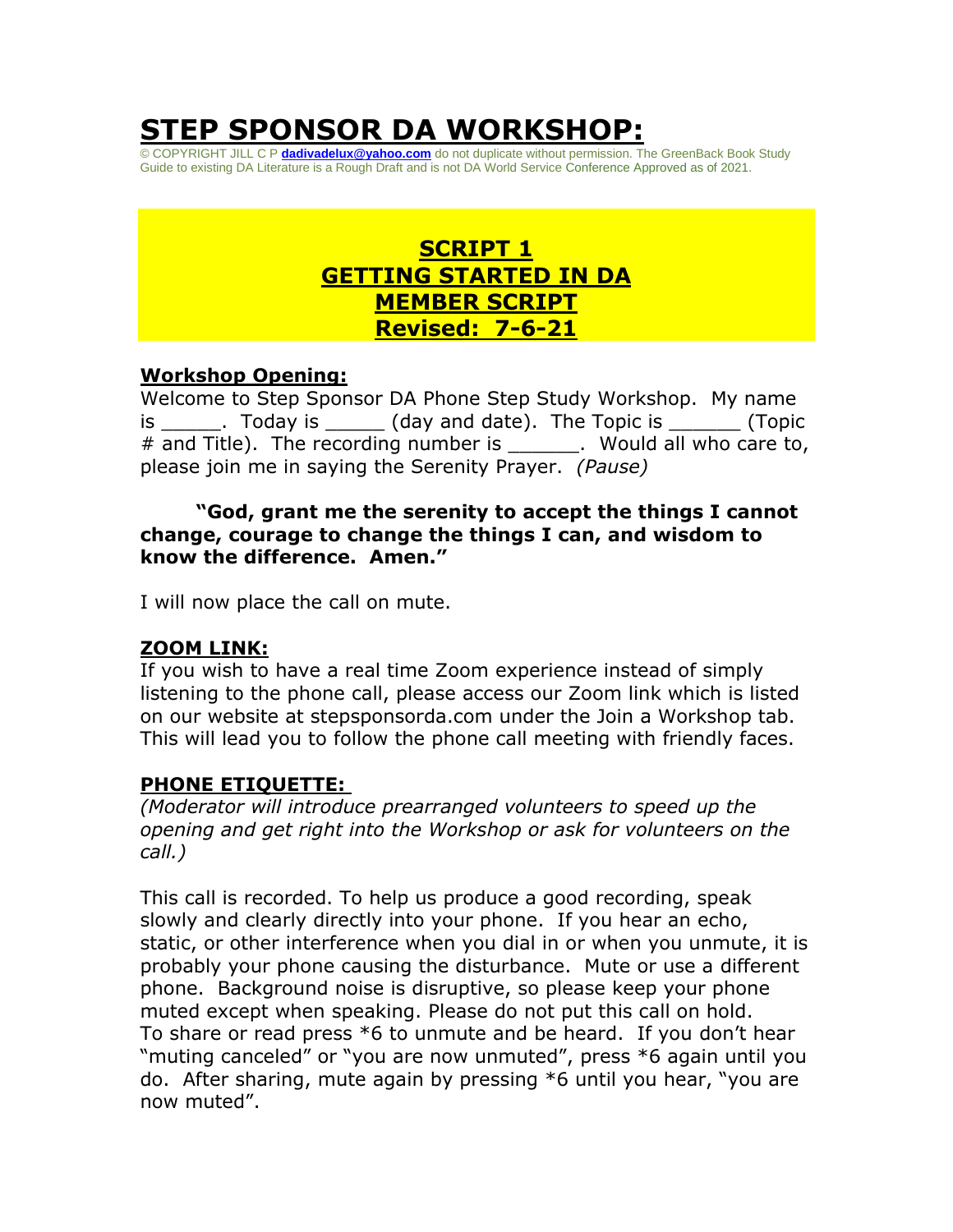Only the moderator may interrupt the session to address distractions and mute the line. There may be a beginning moderator on this call, who is being assisted by a mentor. Please be patient and resist the urge to manage a beginner. Remember, we were all new once.

#### **NEWCOMERS:**

Is there anyone on the call today who is brand new and has never been on a Step Sponsor DA call? Because the call is recorded, please use a DA alias or a fun, inspiring "stage name", for purposes of anonymity. Please press \*6 to unmute and introduce yourself.

*(wait for newcomers to introduce themselves, and, as appropriate, read the following passage to newcomers)* 

Welcome, to any and all Newcomers! Today's phone call is an interactive step study workshop, not a meeting as you may be expecting.

We invite you to simply listen for now to the Read and Share segment, and then, observe the demonstration of working the program in the Help and Prayer segment.

At the end of our session, we will stop the recording to share confidential contact information (our phone numbers and personal emails) for outreach.

As soon as you feel comfortable, we would love to have you read from the literature or share your own experience, strength, and hope pertaining to the topic of the day.

To receive our Welcome Materials, please go to stepsponsorda.com and create a sign in with your Newcomer information. You will receive an email response from info@stepsponsorda.com with our Welcome Materials.

# **WORKSHOP PREAMBLE AND PURPOSE:**

*(Moderator will introduce prearranged volunteers to speed up the opening and get right into the Workshop or ask for volunteers on the call - press \*6 to unmute to volunteer to read).* 

## **PREAMBLE:**

Debtors Anonymous is a fellowship of persons who share with each other their experience of change, the strength and benefits from those changes, and hope that change and lasting healing are sustainable. We come together to solve the problem we have in common and help each other to recover from compulsive debting. The only requirement for membership is a desire to stop incurring unsecured debt. There are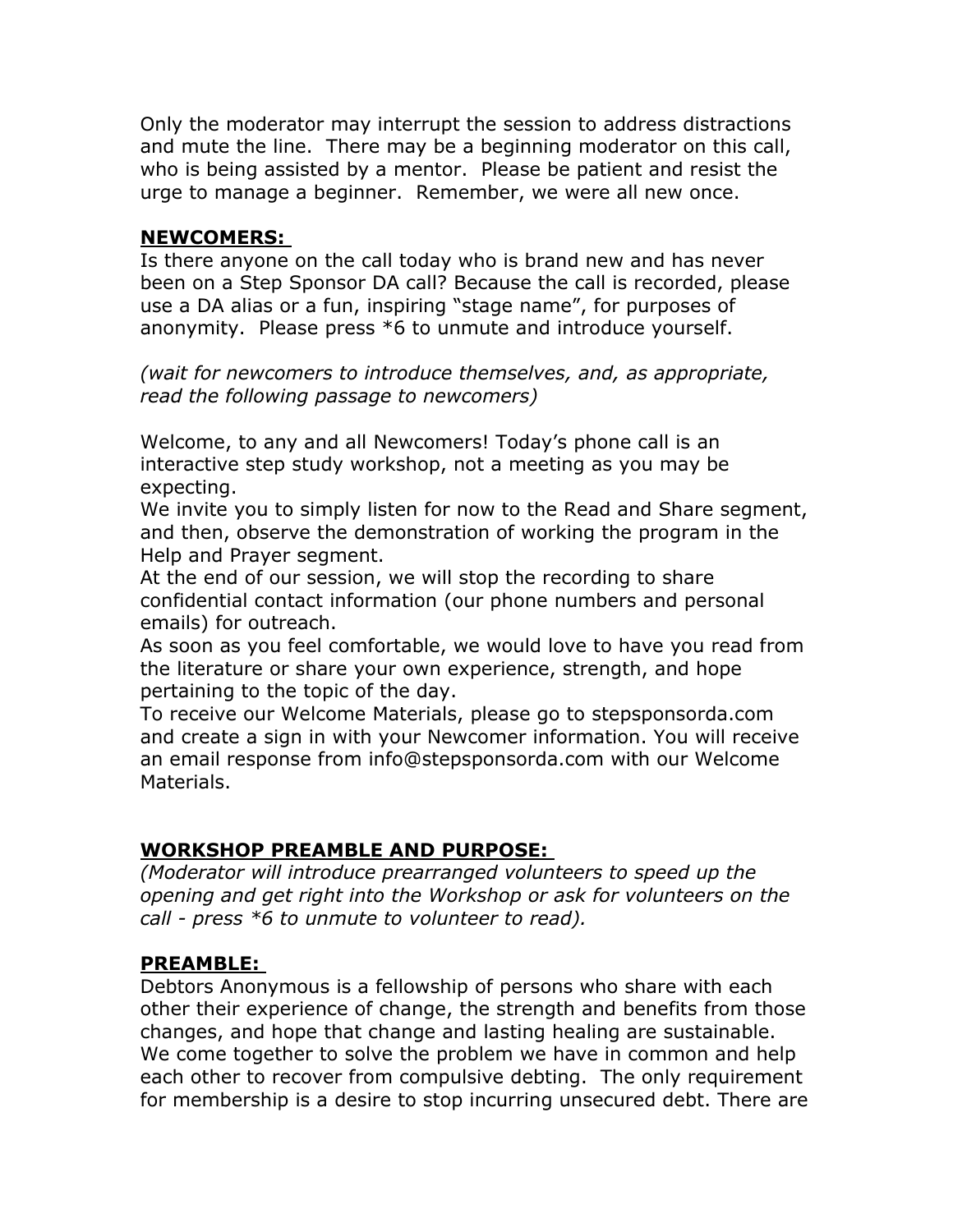no charges, costs, dues, or fees for DA membership or this workshop. We support our fellowship through our voluntary contributions. DA is not allied with any sect, denomination, politics, organization, or institution. We do not wish to engage in any controversy; we neither endorse nor oppose any outside issues or causes. Our primary purpose is threefold; to stop incurring unsecured debt, to share our experience with the newcomer, and to reach out to other debtors.

#### **PURPOSE:**

The purpose of the Step Sponsor DA Workshop is to learn precisely what our approved DA and AA literature says about the nature of our disease; obtain directions and prayers indicated in the 12 Steps and DA's Tools; grow in spiritual awareness and support each other in the practice of these principles in all our affairs. We take the steps rapidly, applying the experience, strength, and hope found in the literature to our own recovery and the sponsorship of other members. We try to carry this message to the compulsive debtor who still suffers by expanding the culture of service in DA.

## **WORKSHOP GUIDELINES:**

*(Moderator will introduce prearranged volunteers to speed up the opening and get right into the Workshop or ask for volunteers on the call. \*6 to unmute to volunteer to read).* 

## **GUIDELINES:**

This is a workshop, so please have today's Topic, the corresponding literature, and note-taking materials ready. Your recovery experience will be rewarding to the extent that you focus entirely on listening, reading, and sharing DA experience. Multi-tasking belongs to another time and place. Give yourself the love-gift of focused study time. We are here to read, share, and demonstrate the directions and prayers in designated DA and AA conference approved literature. Please keep remarks pertinent to the readings of the topic, reflecting your own experience, strength, and hope in 12 Step recovery from the addiction to compulsive debting. We share DA experience with love, understanding, and companionship.

Comments on outside issues, such as other addictions, other programs, outside literature, self-help, therapy, or other treatment models, belong to another time and place. Compulsive under-earning, clutter, and time are considered outside issues.

We do not interrupt or engage in unsolicited feedback. When a person sharing DA experience asks for feedback, abstinent members may answer from their DA experience. Newer members' questions and requests for special support will be addressed during the "Help and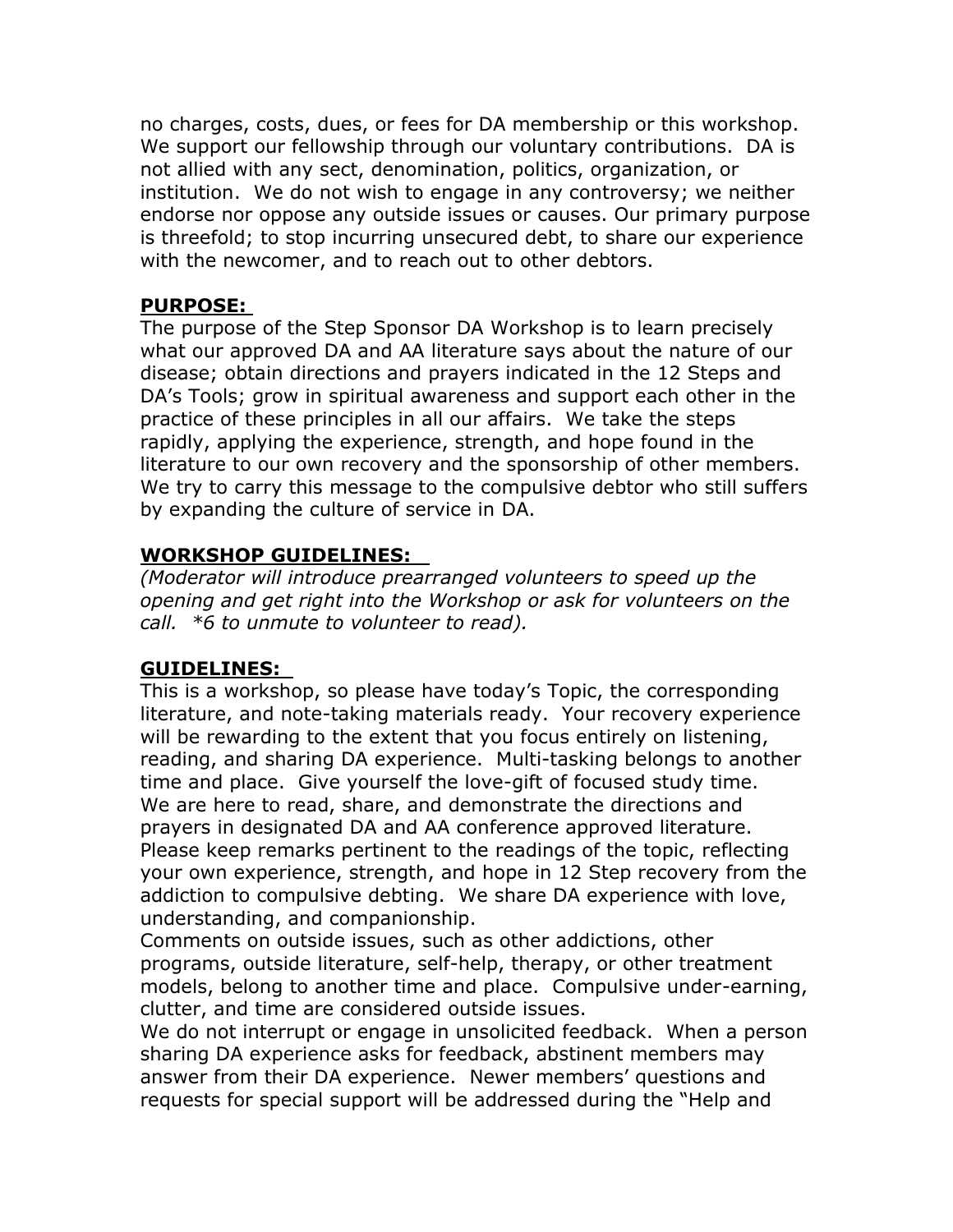Prayer" time or during the "After-call". Please share DA experience only if you identify as a compulsive debtor, are abstinent from incurring new unsecured debt, and have experience WORKING today's topic. Self time your shares to a maximum of 3 mins. You may leave your confidential email address at the end of your share.

Any current member, and especially newcomers, may read from the literature. It is helpful to join the call early and notify the moderator that you have all your materials ready to read.

PLEASE OBSERVE CONFIDENTIALITY. What you hear here, let it stay here.

These guidelines give us the freedom to listen in peace and be inspired by those who have already found strength and hope in the spiritual awakening obtained by taking the 12 Steps.

# **THE TWELVE STEPS OF DEBTORS ANONYMOUS:**

*(Moderator will introduce prearranged volunteers to speed up the opening and get right into the Workshop or ask for volunteers on the call. \*6 to unmute to volunteer to read).* 

# **THE TWELVE STEPS OF DEBTORS ANONYMOUS:**

- 1. We admitted we were powerless over debt—that our lives had become unmanageable.
- 2. Came to believe that a Power greater than ourselves could restore us to sanity.
- 3. Made a decision to turn our will and our lives over to the care of God as we understood Him.
- 4. Made a searching and fearless moral inventory of ourselves.
- 5. Admitted to God, to ourselves, and to another human being the exact nature of our wrongs.
- 6. Were entirely ready to have God remove all these defects of character.
- 7. Humbly asked Him to remove our shortcomings.
- 8. Made a list of all persons we had harmed and became willing to make amends to them all.
- 9. Made direct amends to such people wherever possible, except when to do so would injure them or others.
- 10. Continued to take personal inventory and when we were wrong promptly admitted it.
- 11. Sought through prayer and meditation to improve our conscious contact with God, as we understood Him, praying only for knowledge of His will for us, and the power to carry that out.
- 12. Having had a spiritual awakening as the result of these steps, we tried to carry this message to compulsive debtors, and to practice these principles in all our affairs.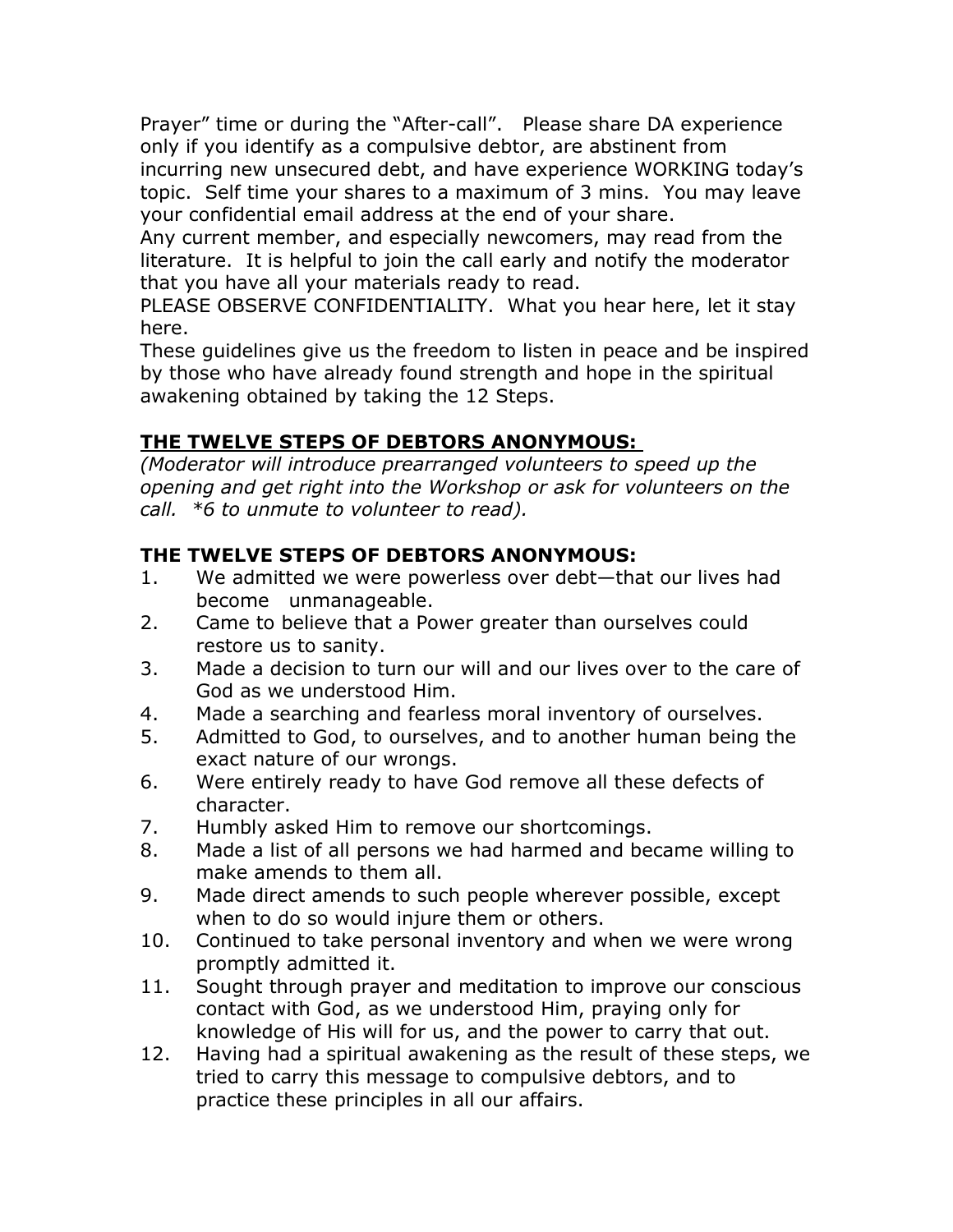# **READ AND SHARE DA EXPERIENCE:**

Thanks to everyone who read our Workshop Opening. Again, today is \_\_\_\_. *(Say the day and the date.)* 

Step Sponsor DA is a workshop in which we actively demonstrate working the program. We continue with a study of the literature. Today we are sharing DA experience on the TOPIC: \_\_\_\_. *(Number, title, and source of literature.)*

Please remember to keep your phone muted unless you are reading or sharing.

Who would like to volunteer to read, starting in

*(book/pamphlet)* \_\_\_\_\_\_\_ on page \_\_\_\_\_\_\_\_?

Press \*6 to unmute and please, tell us your stage name.

# **REQUESTS FOR HELP AND PRAYER:**

Thanks to everyone who read and shared their DA experience. It is now 10 minutes before the top of the hour and time for Requests for Help and Prayer. We learn to ask for help to abstain from new unsecured debt, to understand the readings, and to take the recommended actions.

Remember the password is "ask". Solvent members may respond with their experience, strength, and hope using the DA and AA Steps, Traditions, Tools, and Prayers. Please remember to keep your phone muted unless you are actively participating in Help and Prayer.

Once you use a prayer adapted for your situation, jot your words down for reference so you can repeat your prayer throughout the day. For example, enter the prayer in your phone or create a prayer card to carry with you throughout the day.

To participate in Help and Prayer, ask your question or request your prayer in one brief sentence. Press \*6 to unmute and please, tell us your stage name.

# **SUGGESTED PRAYERS:**

**Serenity Prayer:** "God, grant me the serenity to accept the things I cannot change, courage to change the things I can, and wisdom to know the difference. Amen.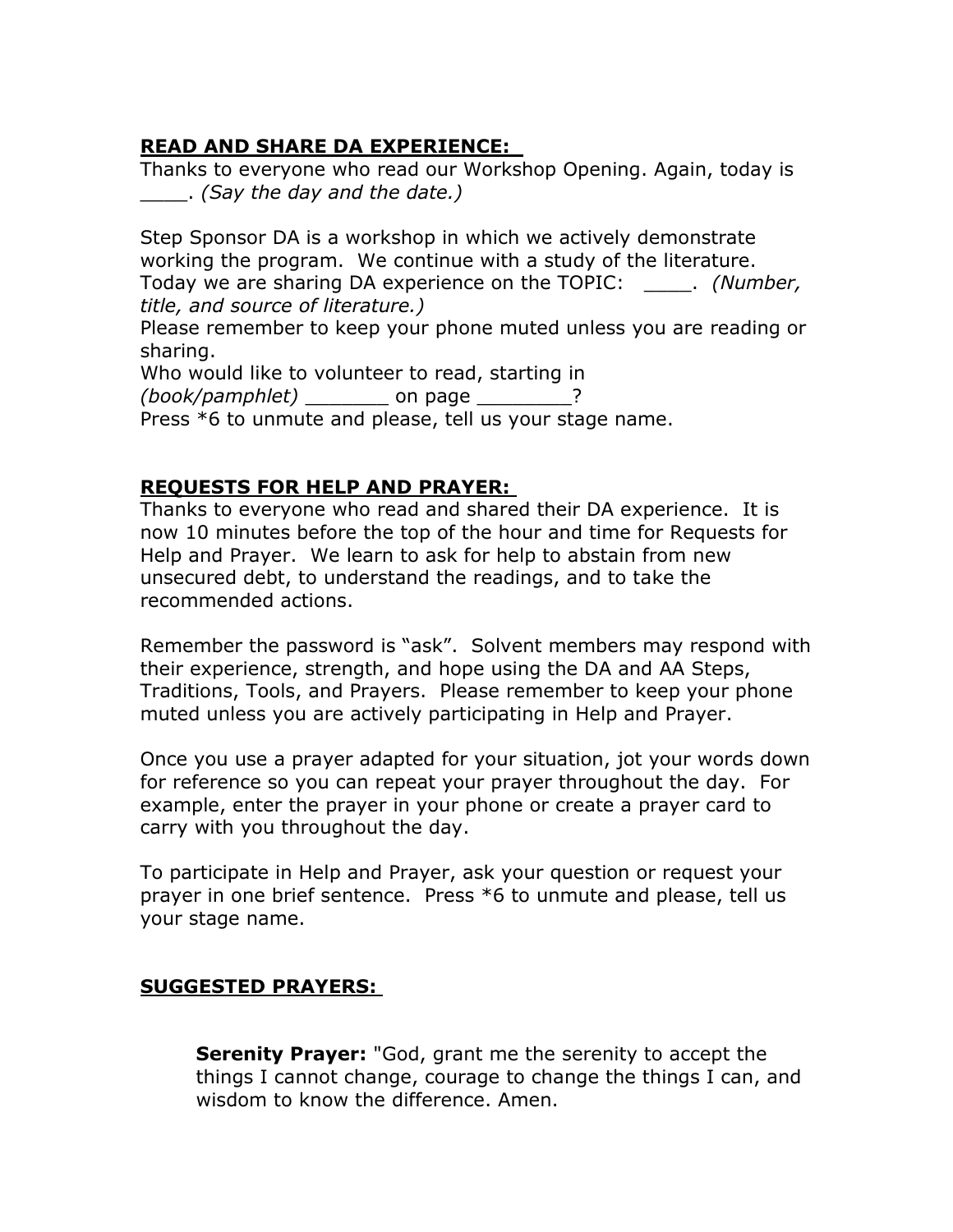**Beginner's Prayer:** "God, please remove my compulsion to debt, under earn, or overspend. Help me be willing to go to any lengths not to debt today." Item Two, Just For This Day bookmark

**Overcome Resistance**: Step Two, AABB 47:4-48:0 Openness to a more spiritual view and way of being.

**Renewal Prayer**: AABB 62:3-63:1 Employment Prayer: "a new Employer…provided what we needed," Step Three, AABB 62:3- 63:1

**Turn It Over Prayer**: AA Step Three Prayer, AABB, 63:2; DA 12x12x12 19:0.

**Resentment/Sick Man Prayer**: AABB, 66:4-top of page 67. Columns, Rows, and Prayers, Topic 11

**Fear Inventory/Prayer**: AABB 68:1-2. Columns, Rows, and Prayers, Topic 11

(optional version to reading in the AABB 68:1-2) **1. Fear Inventory**—What is your fear? Why do you have the fear? Who are you trusting, or placing your confidence in, your finite self or infinite God? How is that fear-based belief working for you as a Higher Power? What is more powerful, the belief, or God? Are you ready to pray to have the fear removed? What do you call your Higher Power?

**2. Prayer** — "(Name of Higher Power), please remove my fear and direct my attention to what you would have me be. At once, I commence to outgrow fear. (Pause) And with the fear removed, what are you like? (Pause)

**3. Follow up**—What is your experience of that fear? Would you like to give up that fear for what God would have you be? (have protégé jot down what God would have them be and encourage regular prayer for those qualities)

**Harms Prayer**: for relationships/guilt feelings, AABB, 69:1-3, 70:1-2. Columns, Rows and Prayers, Topic 11.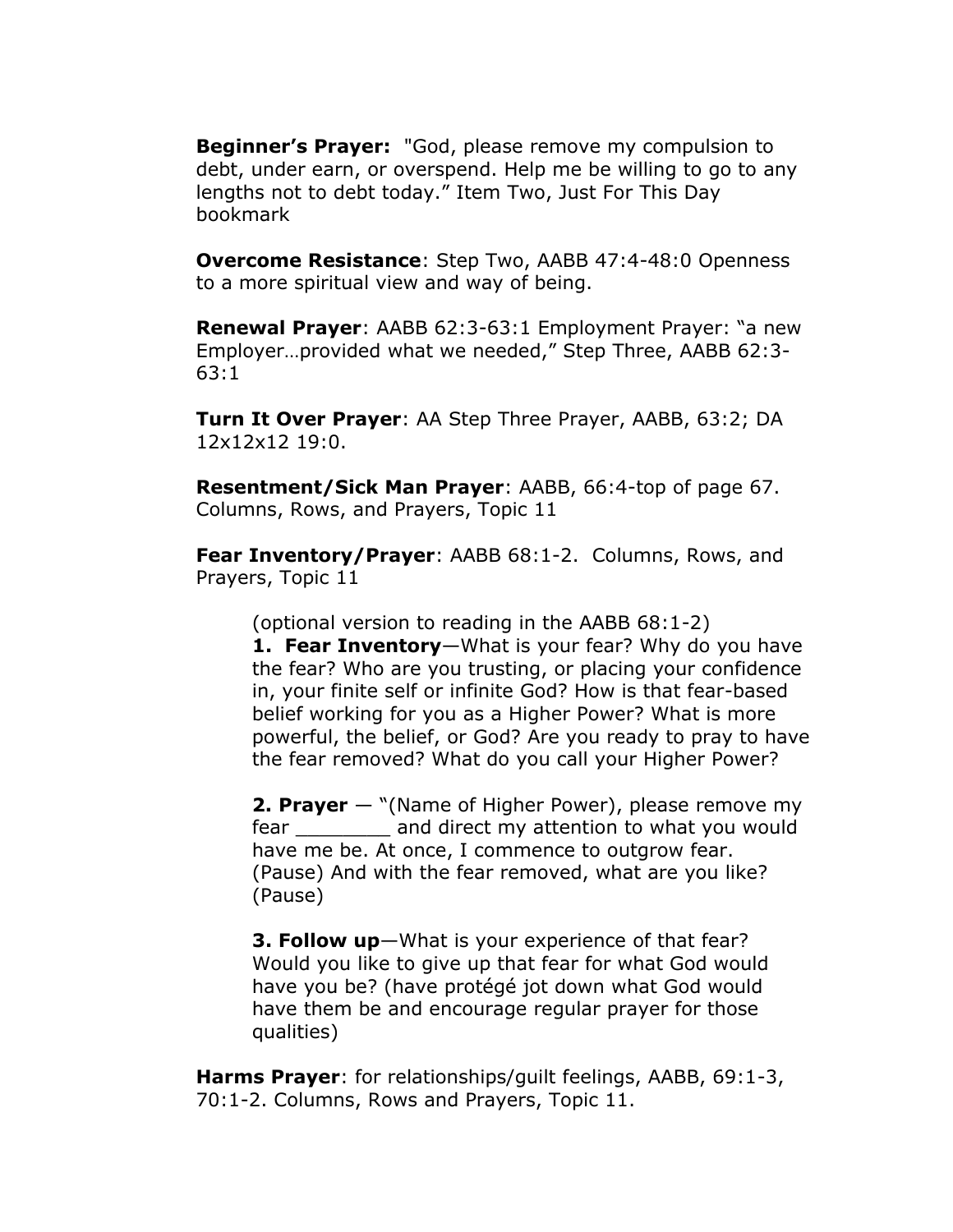**Amends Willingness Prayers**: Step Nine Prayers AABB, 79:1, 80:1 and 4, 82:1, 83:1.

**Next Right Action Prayer**: AABB 87:3-88:0

**Employment Prayer**: "a new Employer…provided what we needed," Step Three, AABB 62:3-63:1

**DA 3rd Step Prayer**: "Higher Power, I stand before you ready to be transformed. I place myself in your hands. Guide me on my recovery path. Remove my compulsive debting, my selfcentered fear, and my own self-will. May I shine to others as a beacon of your power. May I choose to remain on your path always."

**DA 7th Step Prayer:** "Higher Power, I stand ready to carry your message to others. Remove from me the shortcomings and fears holding me back. Help me be who you would have me be. May I choose to remain on your path always."

**Set Aside Prayer**: "Higher Power, Please help me set aside everything I think I know about myself, my disease, these steps, and especially You; for an open mind and a new experience with my self, my disease, these steps, and especially You." Amalgamation of Step 2 AABB.

#### **Acceptance Prayer: pg 417 AABB paragraphs 2-3**

## **VISIONS AND VICTORIES:**

## **VISION PRAYER:**

Who would like to share a Vision in the form of a prayer? Press \*6 to unmute.

Please briefly state, in one sentence or less, your vision or desired outcome. *(Pause)*. What do you call your Higher Power? *(Pause)*. Please repeat after me:

*Higher Power, I am committed to change. I envision living one day at a time without incurring new unsecured debt. I have a need, which I envision will be filled, debt free. Higher Power and*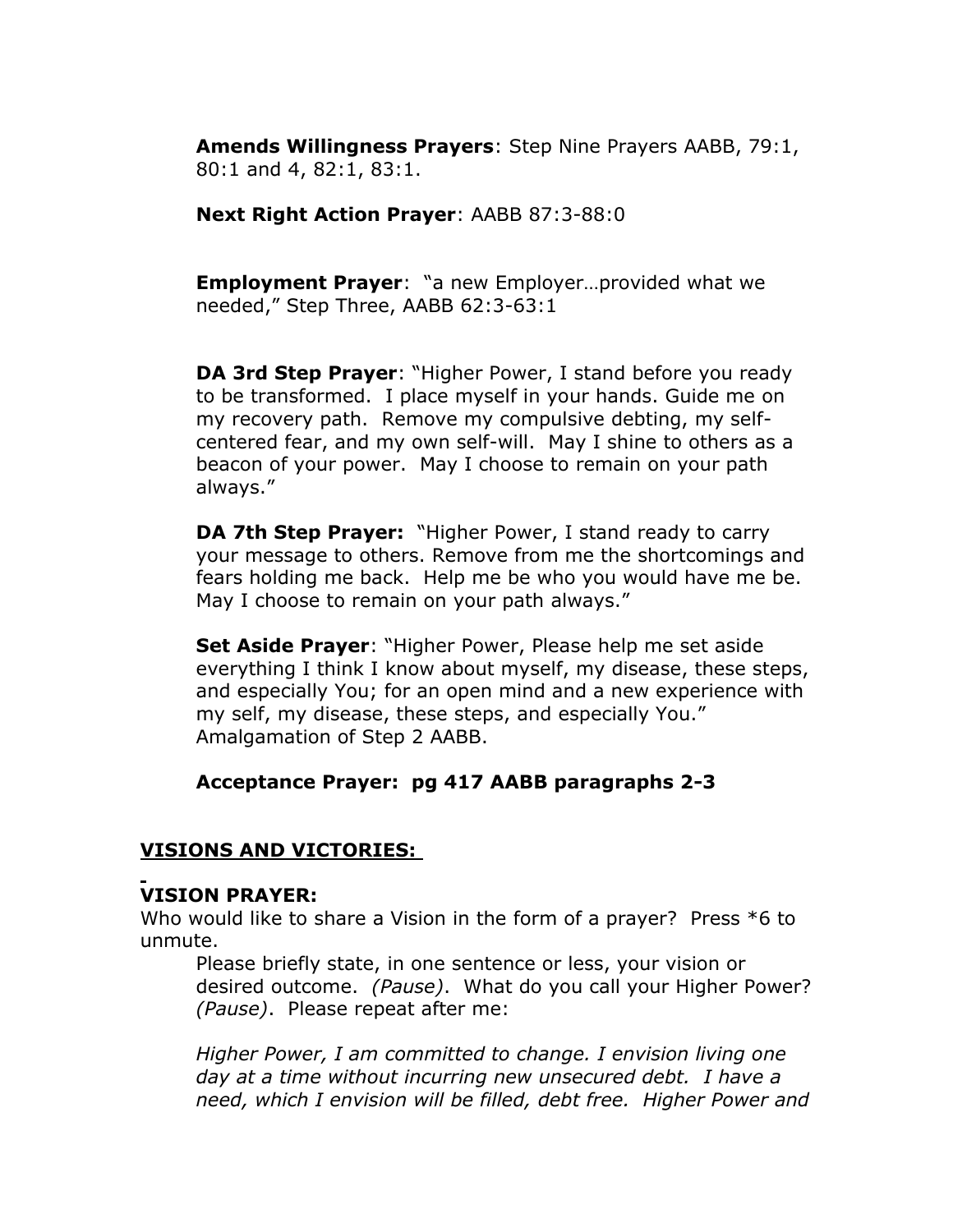*group, help me to a debt free solution regarding: \_\_\_\_\_\_\_\_\_\_\_\_\_\_\_ (they fill in the blank). Thank you Higher Power and group. Amen.*

## **VICTORY PRAYER:**

Who would like to share a Victory in the form of a prayer? Press \*6 to unmute.

Please briefly state, in one sentence or less, your victory. *(Pause).* What do you call your Higher Power? *(Pause).* Please repeat after me:

*Higher Power and group, today I share my gratitude for a victory over the difficulty of \_\_\_\_\_\_ (they fill in the blank). The step or action I took was \_\_\_\_\_. The benefit to me was \_\_\_\_\_\_. I stick with it by \_\_\_\_\_\_. Thank you Higher Power and group. Amen.* 

# **SPONSORSHIP AND STUDY PARTNERS:**

Thank you to everyone who participated in the Help and Prayer segment of our workshop!

Once you have reached Step 12, sponsor other debtors. Sponsorship is a vital and expected part of recovery. Use the directions and prayers of Step work to be a wonderful and effective sponsor, rapidly taking another debtor through the Steps. Remember, we only ask that you make this attempt. The verb in Step 12 is TO TRY. We need only to "try to carry this message" to another debtor and let go of the outcome.

Is there anyone who would like to ask for a study partner or sponsor now? Is there anyone who can be a study partner or sponsor now? Press \*6 to unmute and be heard.

# **CONTACT LIST:**

Another way to find a sponsor or study partner, is to use our Confidential Contact List to reach out to members who inform and inspire you. If you would like to be part of our contact list, please send an email to our inbox:info@stepsponsorda.com. In the subject line, put "Contact List". List your DA stage name, real name, phone number and time zone, email, and home state or country. Share only what you are comfortable sharing. The list will only be available to those who sign up for it.

# **STUDY HALL:**

There is a study hall every Sunday from 4-6pm EST. We work in silence on our numbers or other DA tasks and check in on the hour to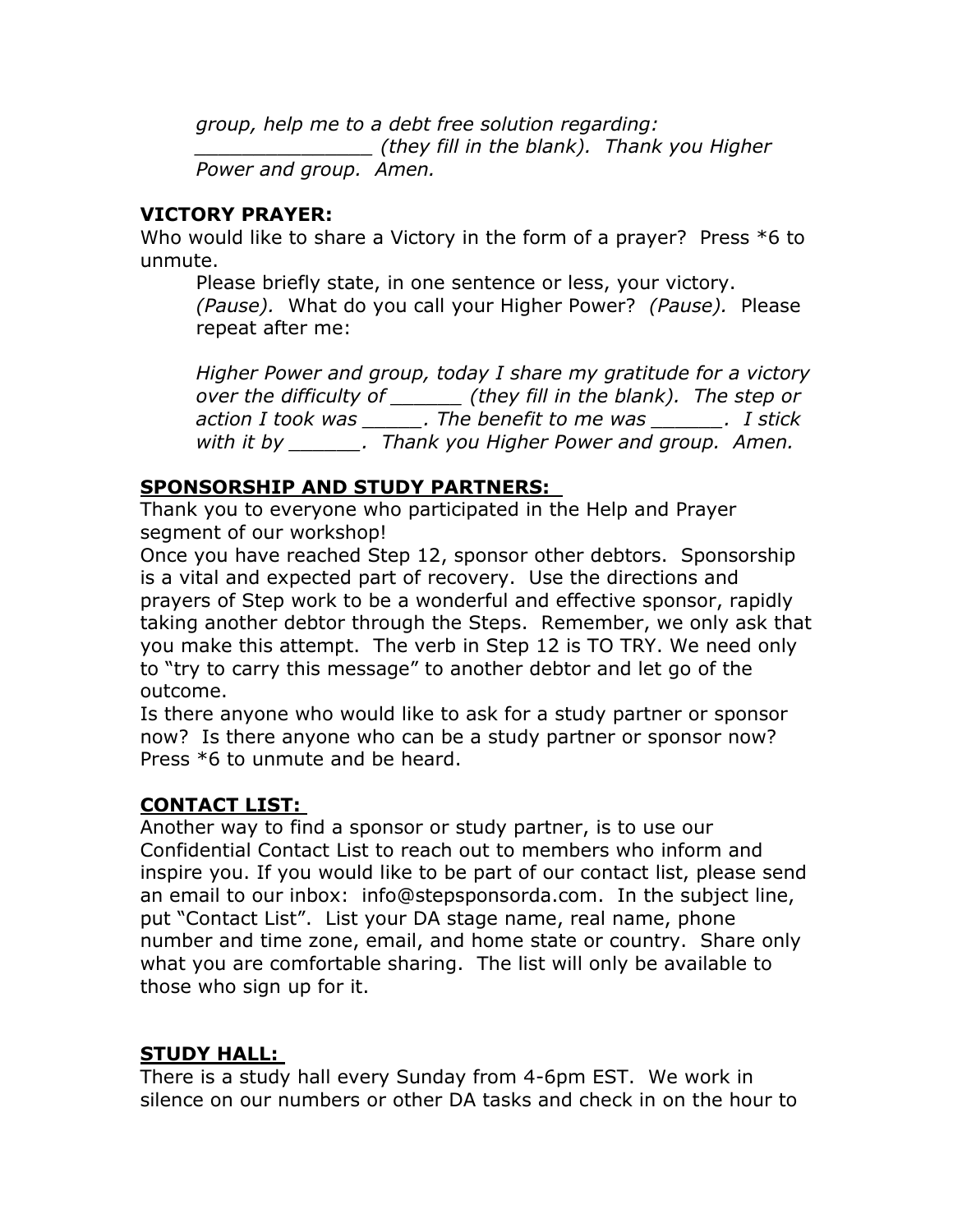bookend or ask for support. Call this same phone number: 515-604- 9300, and access with this same code: 741603#.

#### **NEWCOMERS:**

Newcomers, we want to hear from you! Again, please go to our website: stepsponsorda.com and fill out the newcomer form. We are glad to send you our Welcome Materials and more information about joining our group.

# **ANNOUNCEMENTS:**

It is now five minutes after the hour and time for announcements. Are there any announcements for the good of Debtors Anonymous?

## **SERVICE OPPORTUNITIES:**

If you are interested in enhancing your program with service, please, see our website for in-depth service descriptions and openings, under the Members tab.

## **RECORDINGS:**

Recordings of the phone calls are accessible to members of the SSDA workshop for a limited time after the live session. It is highly recommended that you listen and complete your study on a daily basis. To listen to recordings, our playback number is: 515-604-9409 access code 741603#. Today's recording number is  $\qquad \qquad$ .

## **7TH TRADITION:**

Our 7th Tradition states that "every DA group ought to be fully self-supporting, declining outside contributions". Step Sponsor DA is an autonomous group, funding the phone workshop and recordings, online SSDA, contributions to the World Service Office, DA Phone Intergroup, and the conference travel expenses of our General Service Representative.

To send **check** or **well-wrapped cash:** Please place an addressed envelope near your phone and place your donation in it each day as if a basket were going by. **YOU CAN SEND WELL-WRAPPED CASH OR A CHECK PAYABLE TO JILL PETERS**.

> **Mail your donation to: Jill Peters - SSDA 9258 San Fernando Way Dallas, Tx 75218**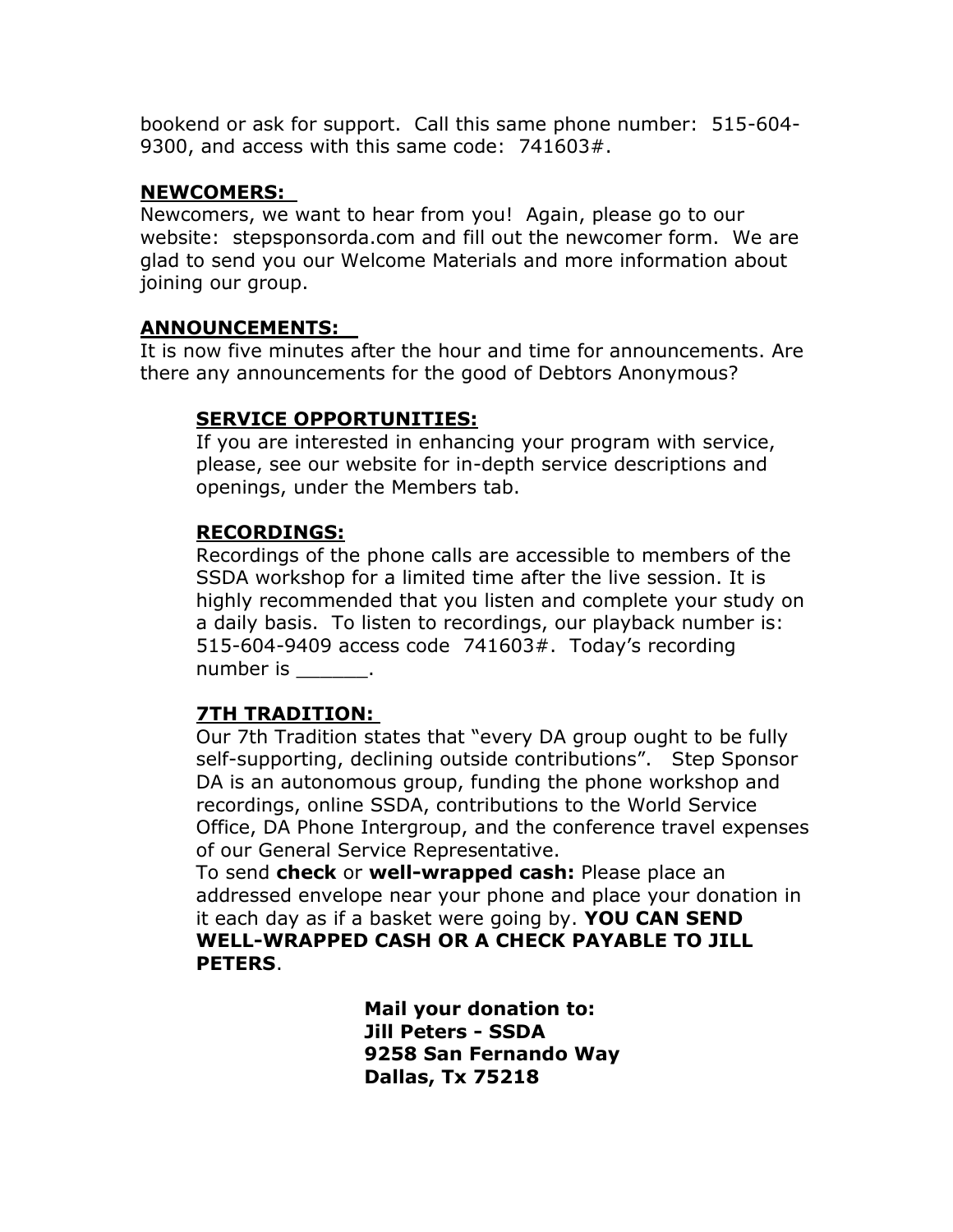If you would like notification that your envelope has been received, please include your email address on the paper you used to wrap your cash.

To use **PAYPAL:** go to our website: **stepsponsorda.com**. Click on the 7th Tradition tab on the bottom of any of the Web Pages. Select Send to a friend. No fee is charged with direct transfer from your PAYPAL account. International payments may incur a fee for currency transfers. Please give as generously as you can. If you cannot donate at this time, please keep coming back.

## **ACTION LIST:**

There is an action list at the end of each Topic. Today's Action List includes the following actions:

- $1.$
- 2. \_\_\_\_\_\_
- 3. \_\_\_\_\_\_

Try your best to take the suggested actions. Remember, progress, not perfection. Work at the level you are on, at the pace you can manage. Ask your loving Higher Power and DA members for help. One day at a time, each prayer we pray, each change we make, will benefit us, no matter how large or how small. KEEP COMING BACK.

#### **WORKSHOP CLOSING:**

Our next session will be *(day and date)* Number 2014 We will read *(Topic and Book/pamphlet)* \_\_\_\_\_\_\_\_.

# *\*If it is before 15 after the hour we have a volunteer read* **JUST FOR THIS DAY***:*

*If it is later than 15 after we go to closing*

#### **JUST FOR THIS DAY:**

Just for this day, I will be grateful that I have enough food to eat and a place to sleep. If I lack either of these, I will ask for help.

Just for this day, I will ask my Higher Power to remove my compulsion to debt, under earn, or overspend. I am willing to go to any lengths to not debt today.

Just for this day, I will be clear with my money, I will keep a record of every penny I earn or spend knowing that clarity leads to freedom.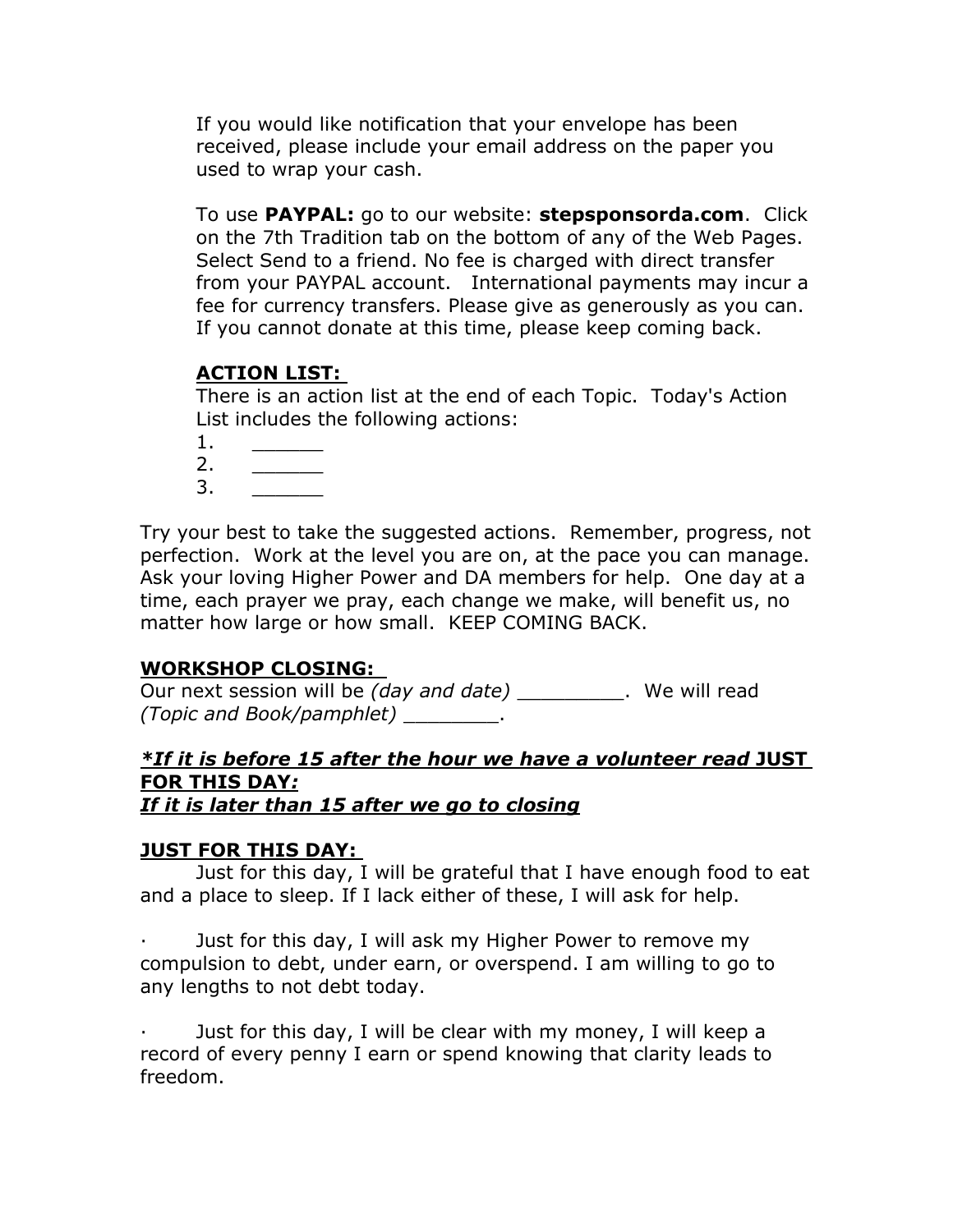Just for this day, I will accept that I cannot solve all my problems at once. I will take at least one small action toward my recovery.

Just for this day, I will live in this moment, right here, right now. I will set aside my fears of the future and my regrets about the past, accepting everything exactly as it is at this moment.

· Just for this day, I will remember that there are infinite sources of help available to me. I do not have to be alone. I will reach out to another D.A. member and find hope and encouragement for my situation, even if it seems hopeless to me right now.

Just for this day, I am willing to believe in a power greater than myself--even if my current understanding of that power is limited.

Just for this day, I will face life with courage. With the help of D.A. and my Higher Power, I have what I need to live through whatever this day brings.

Just for this day, I will be of service. I will help someone else and allow someone else to help me.

Just for this day, I will refrain from comparing myself to others. I will honor my own unique gifts and experiences.

Just for this day, I will set aside time for quiet reflection, prayer or meditation. I will let this nourish and replenish my soul.

Just for this day, I will be grateful for the abundance in my life. I will recognize that there is enough money, enough time, and enough love.

#### **CLOSING STATEMENT:**

The experiences shared in this workshop are strictly those of the individuals who gave them. Keep all remarks confidential. Who and what you hear, let it stay here. Ask your Higher Power for help to better grasp the true nature of your problems and a way to solve them. Reach out to each other: share, study, and support each other's right actions; most of all, pray together. Let us not be critical of our companions, but show each other only love, kindness, tolerance, and compassion.